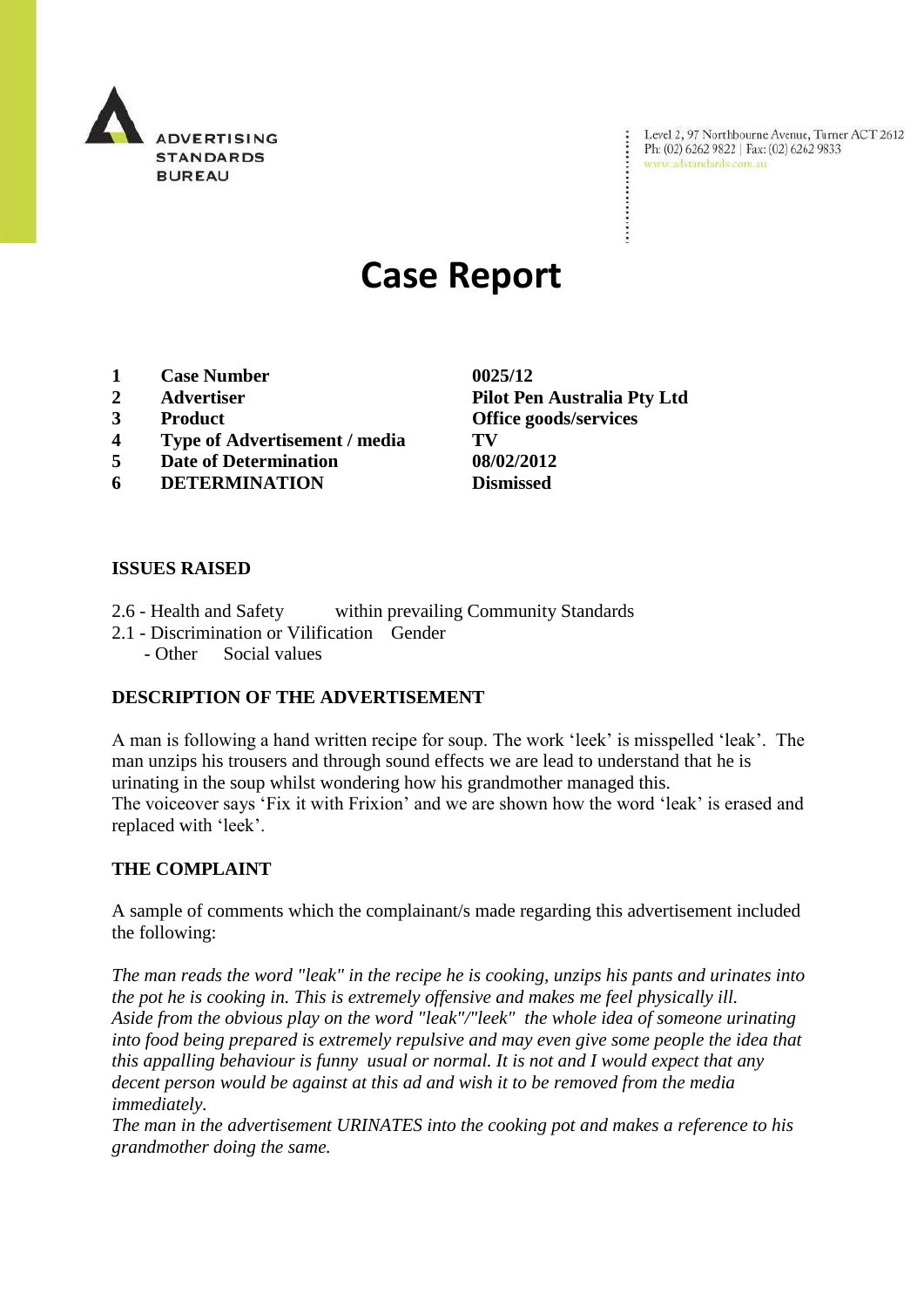*This ad is offensive and no more than schoolboy toilet humour. It is not funny nor does anything to sell the product to me. The thought that a man can't interpret a spelling mistake is also offensive and ridiculous. I am sure many people will feel the same especially the older generation and I would certainly feel uncomfortable with young children seeing this ad. If feel this advertisement is offensive because it implies that the person shown in the advertisement urinates in a cooking pot because the recipe calls for "leeks". Then at the end of the advertisement he wonders "how his grandmother does this?" I think the whole nature of this advertisement does not in any way advertise "pens". Whether the word is spelt "leek" or "leak" is not important as it is printed in a cook book. I do not think that this type of content needs to be shown on television at a time when young children and young teenagers are watching TV. Urinating in a cooking pot has nothing whatsoever to do with pens. I am offended by this advertisement because the man appears to un-zip his jeans and urinate into the cooking pot - then the error in the recipe is erased and corrected. The advertisement is disgusting and offensive in my opinion.*

*This is one of the sickest ads I have ever seen. Please do something about it.*

#### **THE ADVERTISER'S RESPONSE**

Comments which the advertiser made in response to the complainant/s regarding this advertisement include the following:

*Campaign overview*

*• The ad is part of a series of 4 ad executions, 2 of which are running on TV.*

- *The ads reflect scenarios relating to the following typos:*
- *o Leek/Leak*
- *o Friar/Fryer*
- *o Gorilla/Guerrilla*
- *o Coworkers/Co-workers*

*• The ads are currently airing on Channel 7 and Channel 10 Networks.*

*• These ads were shown during a national Cinema campaign in January 2011. Response to complaints raised*

*There are a total of 9 complaints included in the letter from ASB. In summary, they relate to: 1. The act of urinating into a pot/soup.*

- *2. The ad implying that males are stupid.*
- *3. The reference to his grandmother.*
- *4. The appropriateness of scheduling.*
- *Response*

*1. The ad does infer, through sound effects (not through visuals), that this is the potential outcome of the typo made in the recipe. The ad also infers that this would easily be avoided by using the Pilot Frixion pens. The idea anyone would actually perform this act is very farfetched. We would never assume that it could happen in reality and it is clearly made in a humorous way (although not to everyone's liking).*

*2. In no way does the ad imply that males are stupid, only that the person in the ad directly followed/carried out the typo, which is what the whole campaign is about. The ad requires one person and we could just as easily have chosen a female. We do not compare males*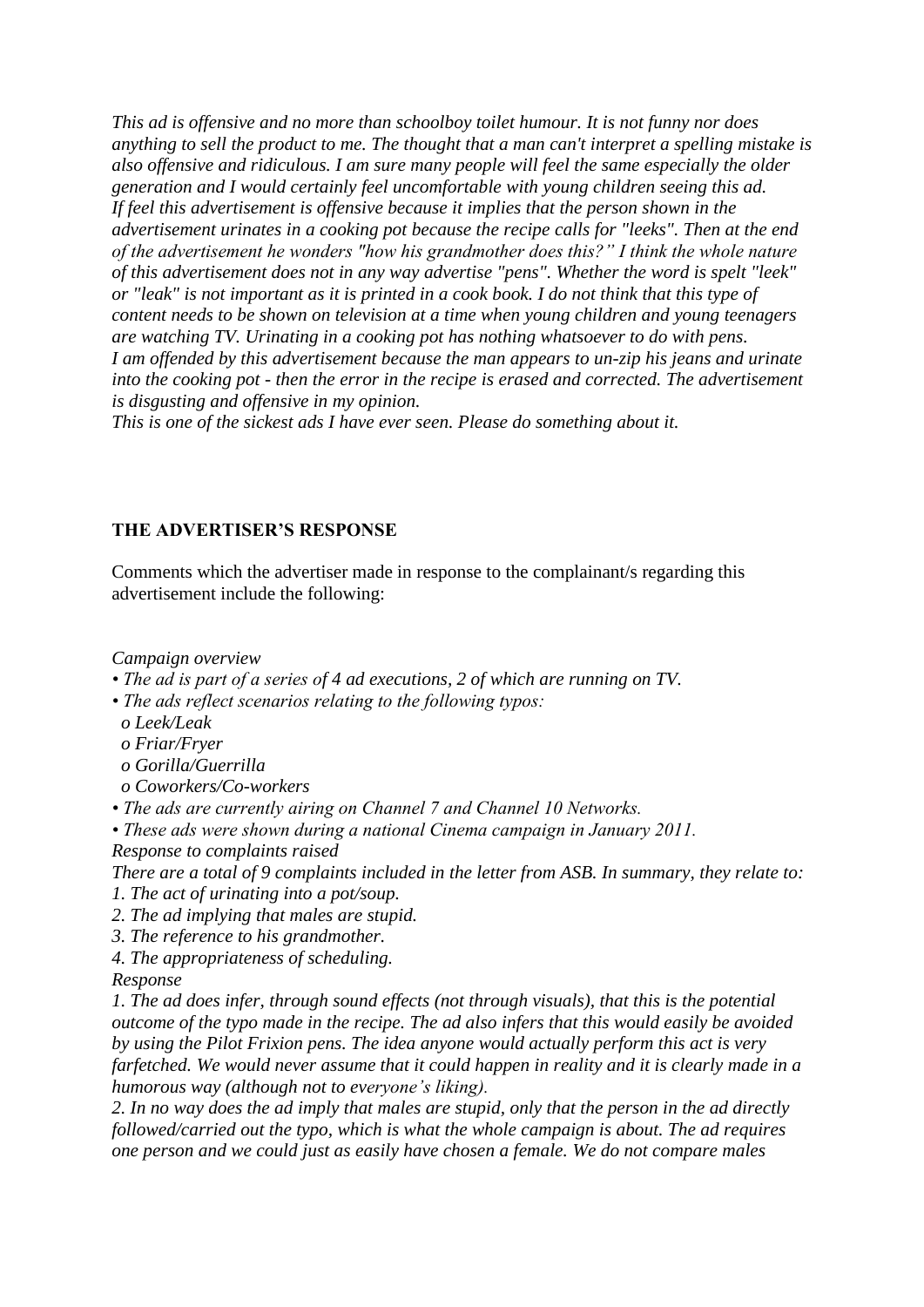*against females and we do not state that males are less intelligent than females. We simply used a male actor.*

*3. The reference to the grandmother where the actor is thinking 'I wonder how Nanna does this?' is there to further illustrate the absurdness of his action, i.e. how unlikely it is that anyone would actually perform this and that it is meant to be interpreted in a humorous way. 4. CAD has classified this television commercial to be a (W) rating, which means it complies with the (G) general classification criteria but requires special care in placement in programs promoted to children or programs likely to attract a substantial child audience. The programming schedule was selected to satisfy these criteria. The CAD reference number* 

*is WVAJICBA.*

*Addressing Section 2 of the Advertiser Code of Ethics*

*Having read Section 2 of the of the Advertiser Code of Ethics, we believe that the complaints could fall broadly against paragraphs 2.1, 2.4, and 2.8 as outlined below. We refer to responses beneath each paragraph.*

*2.1 Advertising or Marketing Communications shall not portray people or depict material in a way which discriminates against or vilifies a person or section of the community on account of race, ethnicity, nationality, sex, age, sexual preference, religion, disability or political belief.*

*Response: One complaint states that we imply males are stupid. This has been addressed in point 2 in the previous section.*

*2.4 Advertising or Marketing Communications to Children shall comply with the AANA's Code of Advertising & Marketing Communications to Children and section 2.6 of this Code shall not apply to advertisements to which AANA's Code of Advertising & Marketing Communications to Children applies.*

*Response: As stated in point 4 above, we have followed the criteria relating to the W rating awarded by CAD in terms of our scheduling. As a result of these complaints, we have asked both TV Networks to confirm the scheduling.* 

*• Network Ten response: 'I have checked again with our CAT guys and there are no Pilot Pens spots that are having class issues. The classification of G and W restricts airing in C and P programs in which you are not booked into.'*

*• Seven response: 'All spots are booked in with the correct classification. This is heavily monitored by the network as we will receive a fine if something does run out of classification.'*

*2.8 Advertising or Marketing Communications for food or beverage products shall comply with the AANA Food & Beverages Advertising & Marketing Communications Code as well as to the provisions of this Code.*

*Response: Some complaints refer to the act of urinating in food or pots used for food preparation. However, our ad is not for food or beverage products.*

## **THE DETERMINATION**

The Advertising Standard Board ('the Board') considered whether the advertisement complied with the AANA Code of Ethics ('the Code').

The Board noted the complainants" concerns that the advertisement implies men are stupid and shows a man urinating in soup.